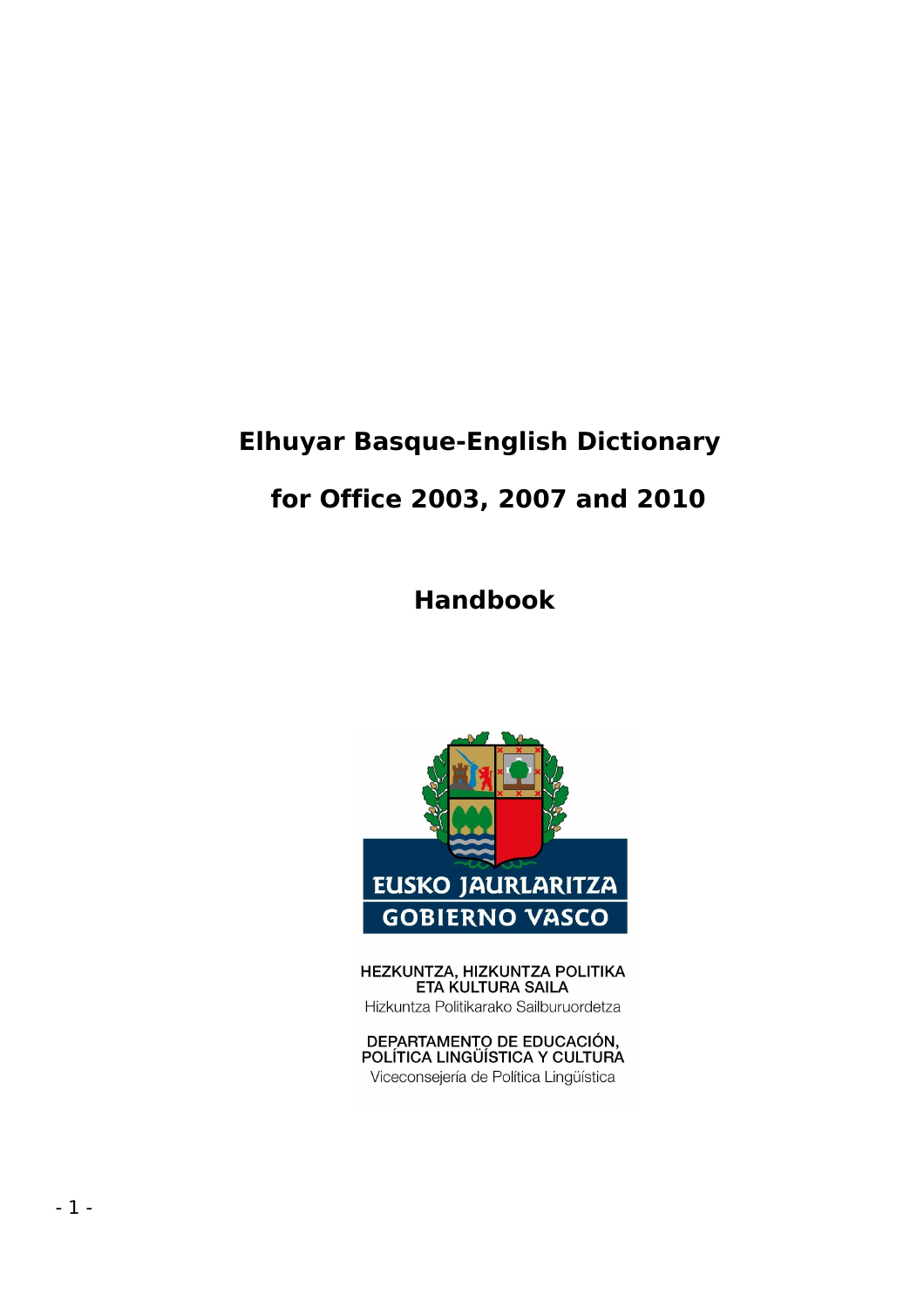#### **1. Introduction**

This handbook explains how to consult the Elhuyar EU/EN Bilingual Dictionary (Basque-English/English-Basque) when it is incorporated into the word processor Word.

This tool offers the user translations or equivalents of a Basque or English word in the other language (Basque  $\rightarrow$  English, English  $\rightarrow$  Basque).

The tool works in computers that have had the Windows 2000/XP/Vista/Windows 7 operating system installed. This dictionary search is incorporated into the Microsoft Word 2003, 2007 or Microsoft Word 2010 application system, into the *Reference* panel of the word processor Microsoft Word in fact, in exactly the same way as dictionaries for other languages can be consulted.

## **2. Installation**

To incorporate the Elhuyar EU/EN Dictionary plug-in into the word processor, all you have to do is double-click on the *ElhuyarEUENHiztegia.msi* folder, and after that follow the instructions you are given by the installation assistant to install it.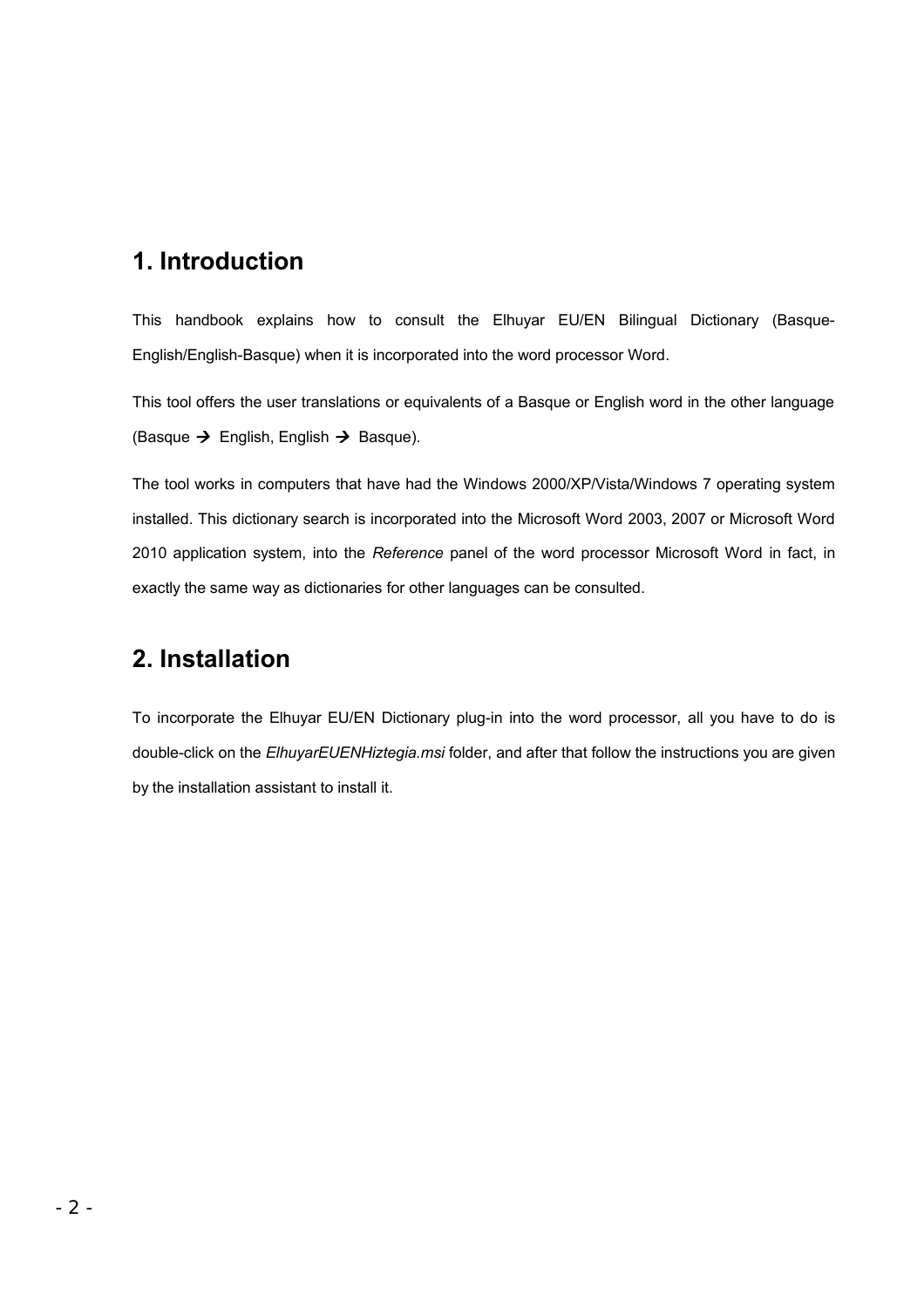

**Figure 1. First display of the installer**

## **3. Use**

To consult the Elhuyar EU/EN dictionary, the *Reference* panel must be visible on the screen. The panel can be activated in three ways:

- 1. From the drop-down menu: by selecting *Tools Language Translate…(Office 2003)* or *Review → Language (Office 2007/2010)*
- 2. By clicking the right button on the word and selecting *Translate.*

3. By pressing ALT and clicking on the word (the ALT button has to be kept pressed while clicking).

When the panel is visible, all you have to do is write the word you want to look up in the first box of the panel, then select the source language (see the *From* list in Figure 2) and the target language (see the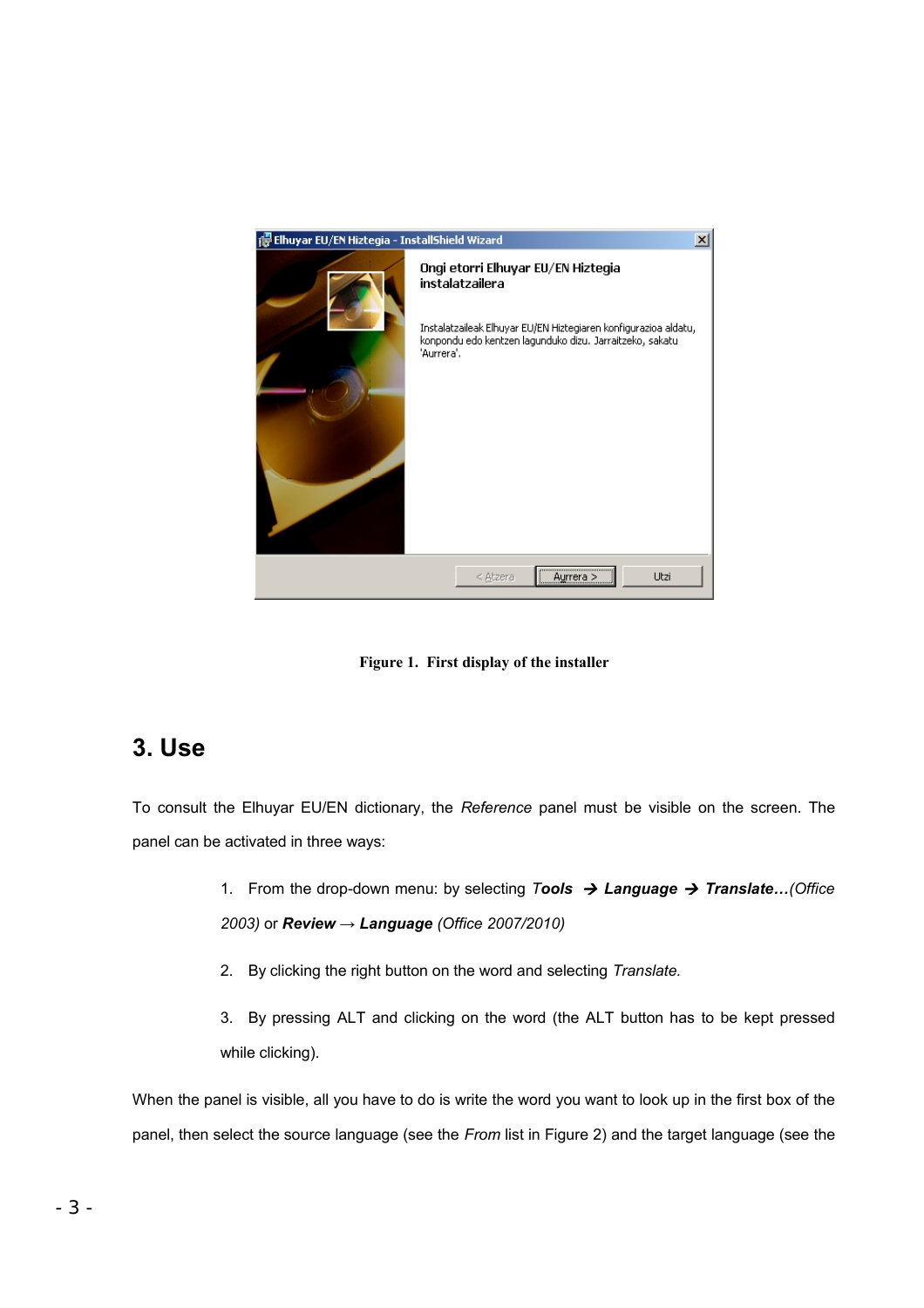*To* list in Figure 2), and then click on the green button below to see the equivalents. If the word you want to look up is in Basque, you have to select *Basque* in the *From* list and *English (UK)* in the *To* list. But if the word is in English, select *English (UK)* in the *From* list and *Basque* in the *To* list.

| Bilatu<br>$\star \times$                                                                                                                                                                                                                                                                                                                |
|-----------------------------------------------------------------------------------------------------------------------------------------------------------------------------------------------------------------------------------------------------------------------------------------------------------------------------------------|
| Bilatu hau:                                                                                                                                                                                                                                                                                                                             |
| etxeko<br>$\rightarrow$                                                                                                                                                                                                                                                                                                                 |
| Itzulpena<br>▼                                                                                                                                                                                                                                                                                                                          |
| ⊛<br>Atzera →<br>$  \nabla$                                                                                                                                                                                                                                                                                                             |
| ⊿ Itzulpena                                                                                                                                                                                                                                                                                                                             |
| Itzuli hitz edo esaldi bat.                                                                                                                                                                                                                                                                                                             |
| Euskara<br>Hemendik<br>▼                                                                                                                                                                                                                                                                                                                |
| Ingelesa (EB)<br>Nora<br>$\blacktriangledown$                                                                                                                                                                                                                                                                                           |
| $\rightarrow$<br>Itzuli dokumentu guztia.                                                                                                                                                                                                                                                                                               |
| Itzulpen-aukerak                                                                                                                                                                                                                                                                                                                        |
| ⊿ Hiztegi elebiduna                                                                                                                                                                                                                                                                                                                     |
| a etxe.                                                                                                                                                                                                                                                                                                                                 |
| iz. 1. [eraikina] house, building. 2. [bizilekua] house; home; flat, apartment; abode. 3. (hitz-elkarteetan) house;<br>centre; establishment. Polizia-etxea: police station. Ikastetxea: an educational establishment. 4. [enpresa] firm,<br>company. Diskoetxea: a record company. <b>a etxe orratz.</b> skyscraper.<br>a etxeko.<br>Ξ |
| iz. (batez ere pl.) a member of a family; relative.                                                                                                                                                                                                                                                                                     |
| ⊿ etxekotu, etxeko(tu), etxekotzen.                                                                                                                                                                                                                                                                                                     |
| da/du ad. 1. to familiarize, to acquaint; to get used to. <i>+du ad.</i> 2. [animalia] to domesticate.                                                                                                                                                                                                                                  |
| 4 Ez duzu aurkitzen?                                                                                                                                                                                                                                                                                                                    |

**Figure 2. Example of a search**

If the 2nd and 3rd ways are used to activate the *reference* panel, you don't need to write the word you want to look up in the first box: the word on which the cursor is positioned will automatically appear in the box.

To speed up more searches, if the text language has been specified, you don't need to select the source language, because it will automatically use the text language for this purpose. To specify the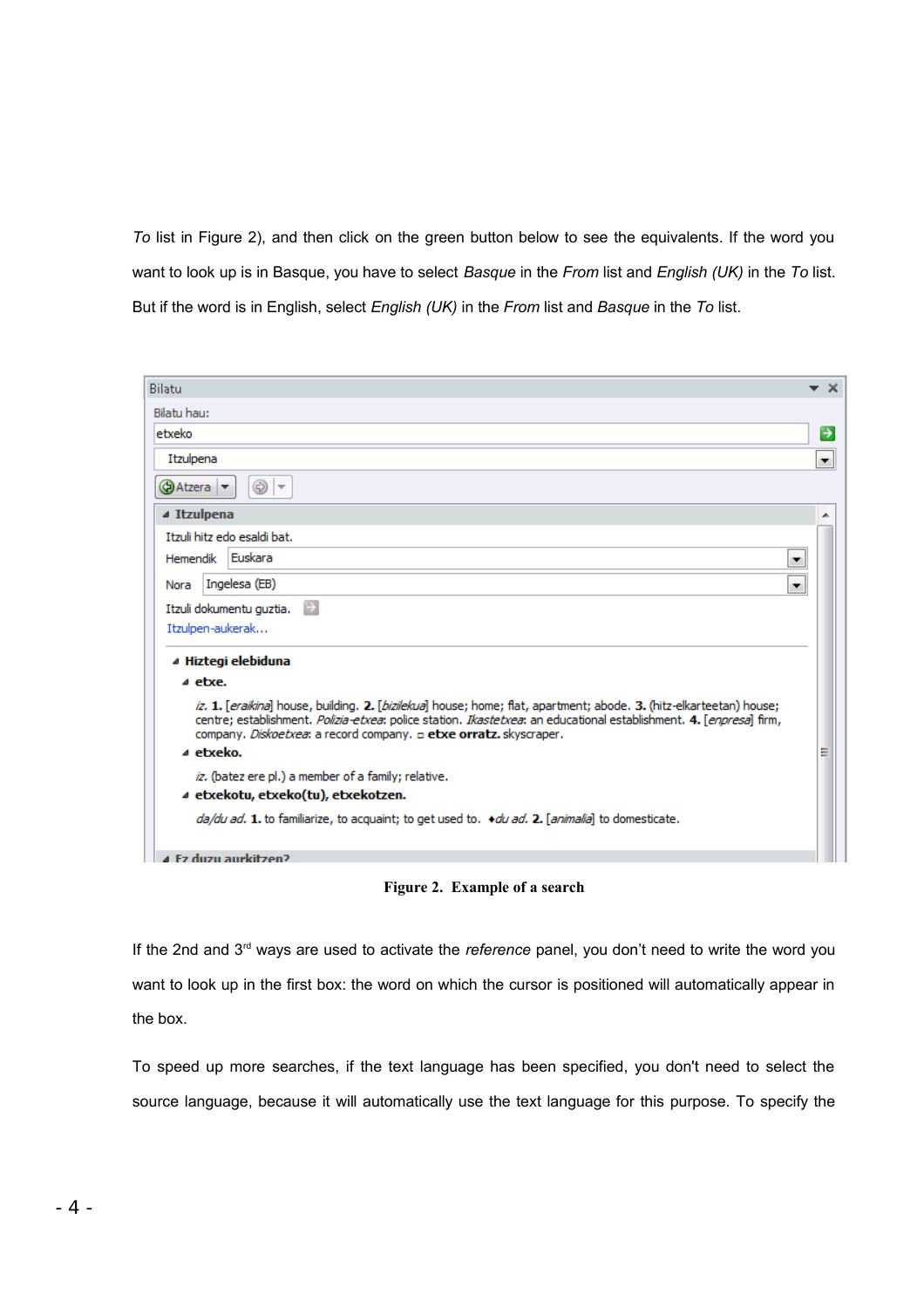text language, go to section *3.1. Language selection.* If the original language has more than one dictionary installed for it, you need to check that the target language is correct.

When you write a document, it often happens that the word written in the text is inflected (*etxeko*, *amaren*, etc.) and does not have a direct dictionary entry. So before you run the search, apply the lemmatizing process to the word in the text and the searches will be made on the basis of the lemma (see section *3.2 Lemmatizing*).

#### *3.1 Selecting the Dictionary*

When selecting the language of a new document, you have to select *Basque* or *English (UK)* – whichever is appropriate– in the *Language Specify language* in the *Tools* menu (Office 2003) or *Review → Language* (Office 2007/2010).

To select the language on the basis of a text that has already been completed or on the basis of a single word, you have to follow the same steps as above, after you have highlighted the relevant complete text or word.

#### *3.2 Lemmatization*

This is the process to find the lemma (*gizarte*) in the inflected words in the text (*gizartea, gizartean*, etc.). The lemmatizing process is applied before the search is made for the word written in the text, or directly for the word written in the *Search for* box. A search has to be made in the dictionary for each lemma. For example, if you run a search on the word *etxeko*, it will give you three lemmas: *etxe*, *etxeko* and *etxekotu*. As the three are dictionary entries, the equivalents of the three entries will come up in the result on the Reference panel (see Figure 2.).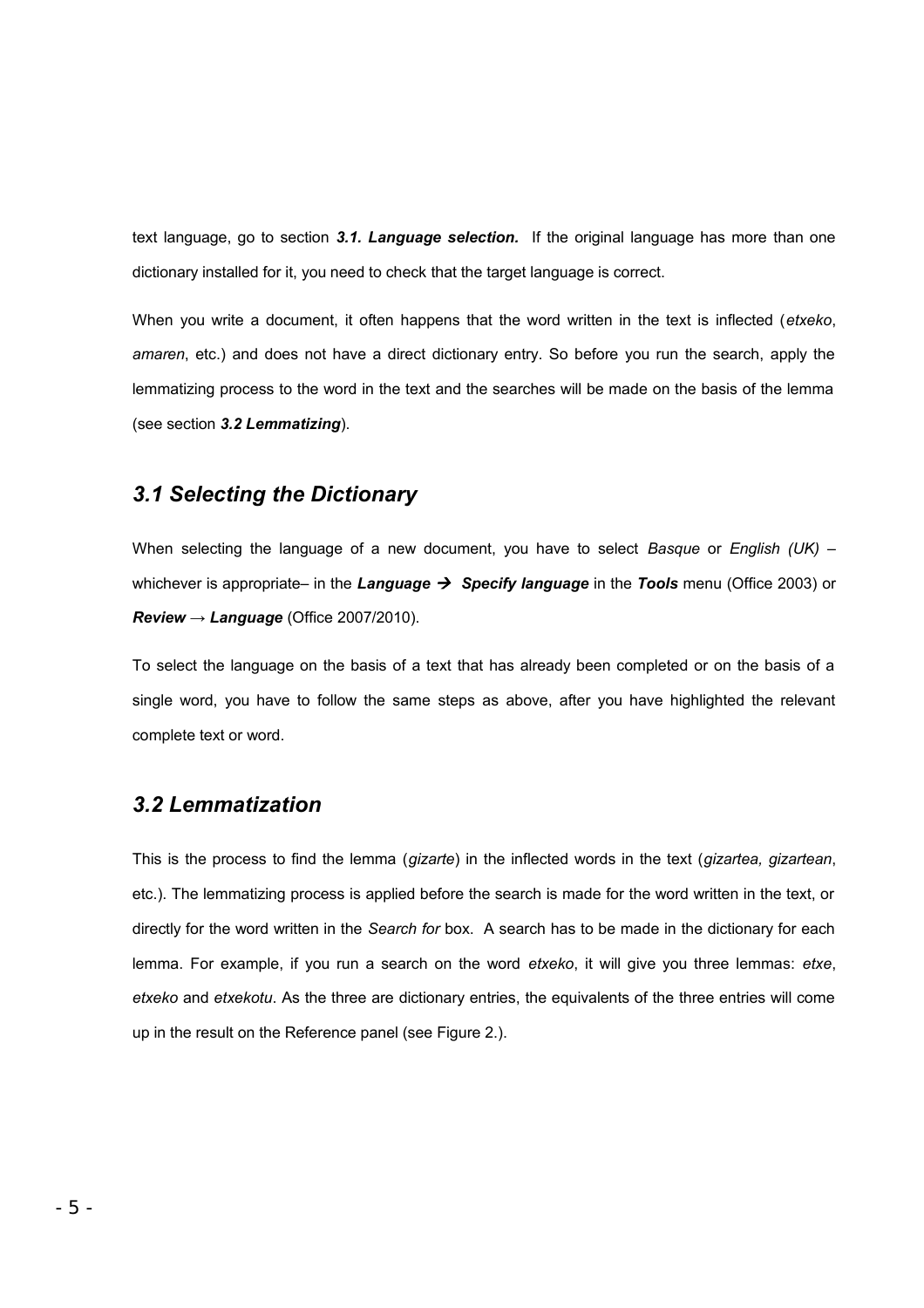| Bilatu                                                                                                                                                                                                                                                                                                                                                                                                                                                                                                                                                                                                                           | $\times$      |  |  |  |
|----------------------------------------------------------------------------------------------------------------------------------------------------------------------------------------------------------------------------------------------------------------------------------------------------------------------------------------------------------------------------------------------------------------------------------------------------------------------------------------------------------------------------------------------------------------------------------------------------------------------------------|---------------|--|--|--|
| Bilatu hau:                                                                                                                                                                                                                                                                                                                                                                                                                                                                                                                                                                                                                      |               |  |  |  |
| saw                                                                                                                                                                                                                                                                                                                                                                                                                                                                                                                                                                                                                              | $\rightarrow$ |  |  |  |
| Itzulpena                                                                                                                                                                                                                                                                                                                                                                                                                                                                                                                                                                                                                        | ۰             |  |  |  |
| $\circledcirc$ -<br>Atzera ▼                                                                                                                                                                                                                                                                                                                                                                                                                                                                                                                                                                                                     |               |  |  |  |
| ⊿ Itzulpena                                                                                                                                                                                                                                                                                                                                                                                                                                                                                                                                                                                                                      |               |  |  |  |
| Itzuli hitz edo esaldi bat.                                                                                                                                                                                                                                                                                                                                                                                                                                                                                                                                                                                                      |               |  |  |  |
| Ingelesa (EB)<br><b>Hemendik</b><br>▼                                                                                                                                                                                                                                                                                                                                                                                                                                                                                                                                                                                            |               |  |  |  |
| Euskara<br>Nora<br>▼                                                                                                                                                                                                                                                                                                                                                                                                                                                                                                                                                                                                             |               |  |  |  |
| Itzuli dokumentu guztia.                                                                                                                                                                                                                                                                                                                                                                                                                                                                                                                                                                                                         |               |  |  |  |
| Itzulpen-aukerak                                                                                                                                                                                                                                                                                                                                                                                                                                                                                                                                                                                                                 |               |  |  |  |
| ⊿ Hiztegi elebiduna                                                                                                                                                                                                                                                                                                                                                                                                                                                                                                                                                                                                              |               |  |  |  |
| $4$ 1 saw.                                                                                                                                                                                                                                                                                                                                                                                                                                                                                                                                                                                                                       |               |  |  |  |
| n. zerra.                                                                                                                                                                                                                                                                                                                                                                                                                                                                                                                                                                                                                        |               |  |  |  |
| ⊿ 2 saw.                                                                                                                                                                                                                                                                                                                                                                                                                                                                                                                                                                                                                         | Ξ             |  |  |  |
| $\rightarrow$ see.                                                                                                                                                                                                                                                                                                                                                                                                                                                                                                                                                                                                               |               |  |  |  |
| ■ (pt sawed, pp sawn, sawed) vt. zerraz ebaki/moztu, zerratu.                                                                                                                                                                                                                                                                                                                                                                                                                                                                                                                                                                    |               |  |  |  |
| a see.                                                                                                                                                                                                                                                                                                                                                                                                                                                                                                                                                                                                                           |               |  |  |  |
| (pt saw, pp seen) vt. 1. [perceive, watch] ikusi. 2. [visit] bisitatu, ikustatu, doctor, lawyer] kontsultatu. 3.<br>Taccompanyl lagundu, lagun egin. 4. Thave relationship with -ekin ibili. 5. Thave opinion uste izan. 6. Tmake surel<br>ziurtatu. <i>+vi./vt. 7. [understand</i> ] ulertu. □ see you.gero arte. See you tomorrow: bihar arte. See you soon:<br>laster arte, See you later; gero arte, See you around; ikusi arte, II seeing that. -(e)la eta, -(e)la ikusita, Seeing<br>that he's been off sick all week he's unlikely to come: aste osoa gaixo eman duela ikusita, gaur ere ez dela etorriko<br>esango nuke. |               |  |  |  |
| see about, arduratu. He'll have to see about the electrical installation: instalazio elektrikoaz arduratu beharko<br>du.                                                                                                                                                                                                                                                                                                                                                                                                                                                                                                         |               |  |  |  |
| ⊲see off. 1. [ <i>say qoodbye to</i> ] aqur esan, adio esan, aqurtu. 2. (Br) [ <i>chase away</i> ] uxatu, aienatu.                                                                                                                                                                                                                                                                                                                                                                                                                                                                                                               |               |  |  |  |
| ⊲see out. 1. [ <i>escort to door</i> ] ateraino lagundu. 2. [ <i>last until end</i> ] bukaeraraino iraun. They had enough fuel to<br>see the winter out; nequa igarotzeko nahikoa erregai zuten.                                                                                                                                                                                                                                                                                                                                                                                                                                 |               |  |  |  |
| <see 1.="" [not="" antzeman,="" be="" by]="" deceived="" from="" hasieratik<br="" him="" igarri,="" saw="" start:="" sumatu.="" the="" through="" through.="" we="">igarri genituen haren asmo maltzurrak. 2. [sustain] aurrera egiten lagundu.<br/>⊲see to. 1. [attend to] arduratu. 2. [ensure] ziurtatu.</see>                                                                                                                                                                                                                                                                                                                |               |  |  |  |
|                                                                                                                                                                                                                                                                                                                                                                                                                                                                                                                                                                                                                                  |               |  |  |  |
|                                                                                                                                                                                                                                                                                                                                                                                                                                                                                                                                                                                                                                  |               |  |  |  |

**Figure 3. Example of a search (II)**

The lemmatizing process is particularly interesting in the case of Basque, but it can also be applied in the case of English. For example, if we look up the word *saw*, the lemmas *saw* and *see* will appear (see Figure 3).